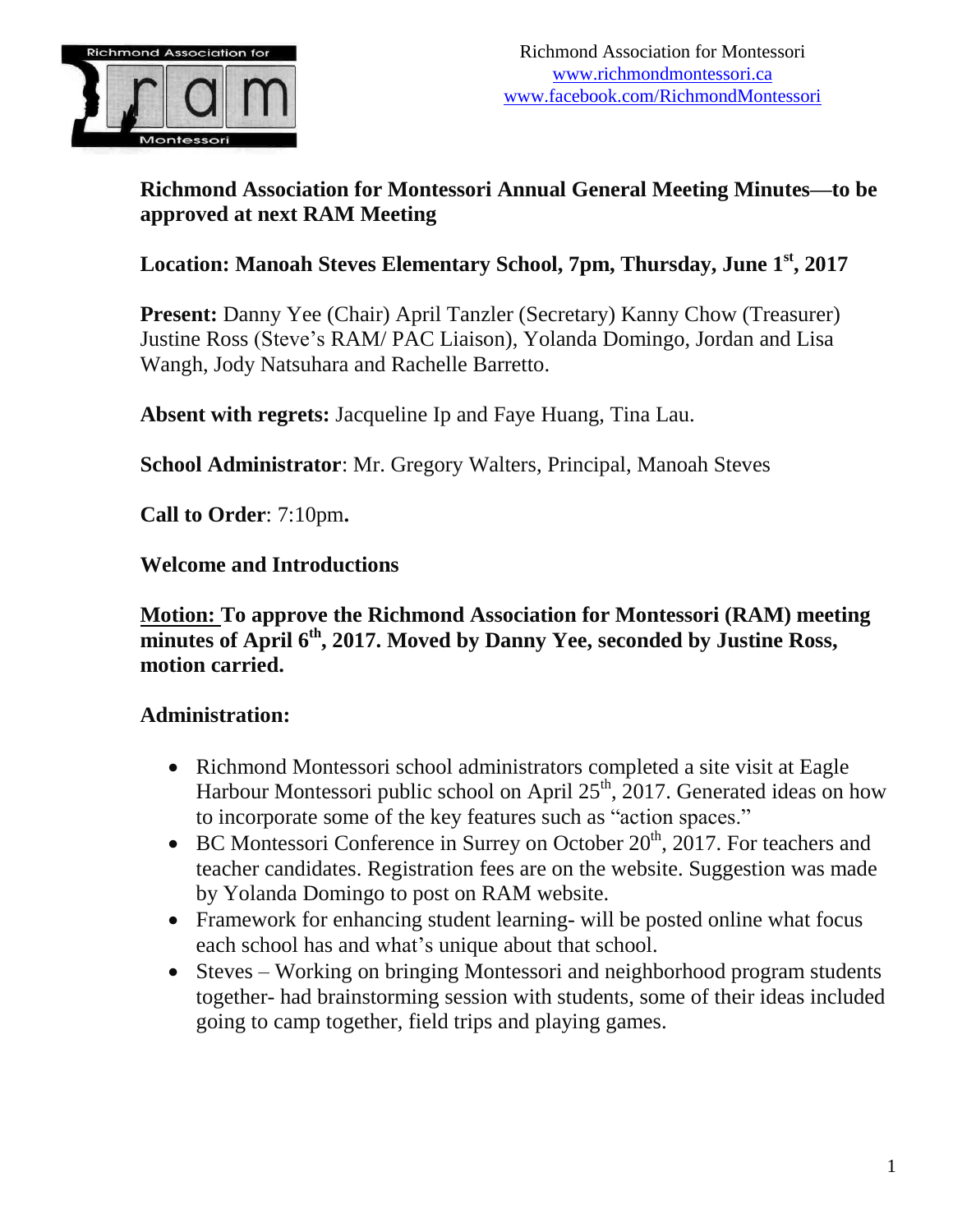

# **RAM Reports:**

### **Chair:**

• Danny provided an overview of the last meeting as there were parents of new Montessori students in attendance. It was noted that there were no fundraising events this year other than the membership drive.

# **Treasurer: Refer to financial handout provided at meeting.**

- There is money left over from this year's budget to be spent despite the final call for bursaries at the last RAM meeting.
- Received correspondence from Ms. Mary Bowman from Manoah Steves requesting reimbursement for the Foundations Course for the amount of \$622.45. As this application was received after the deadline RAM will approve up to the yearly maximum of \$1,000 for year 1 of a Montessori program. **Please refer to the memo of January 30th , 2017 regarding changes to the Bursary Approval Process.**

# **Motion: To approve the reimbursement of \$ 622.45 to Ms. Mary Bowman for the Foundations Course. Moved by Danny Yee, seconded by Yolanda Domingo, motion carried.**

- Remaining amount of \$2600.00 in the 2016/2017 budget that was not spent. It was decided to roll this amount over to the 2017/2018 school year budget.
- **Discussion:** Mr. Walters suggested that RAM consider funding parents for RAM education opportunities. In addition, due to the changes with class composition Garden City will have an extra Montessori class added and that RAM may want to consider supporting that additional classroom with materials above what the school district provides.
- Yolanda Domingo suggested that RAM send out a reminder email towards end of school year if money left over in budget to school administrators so the message can be passed on further to teachers. RAM is a registered charitable organization and we need to be cautious about how much money we keep in contingency fund.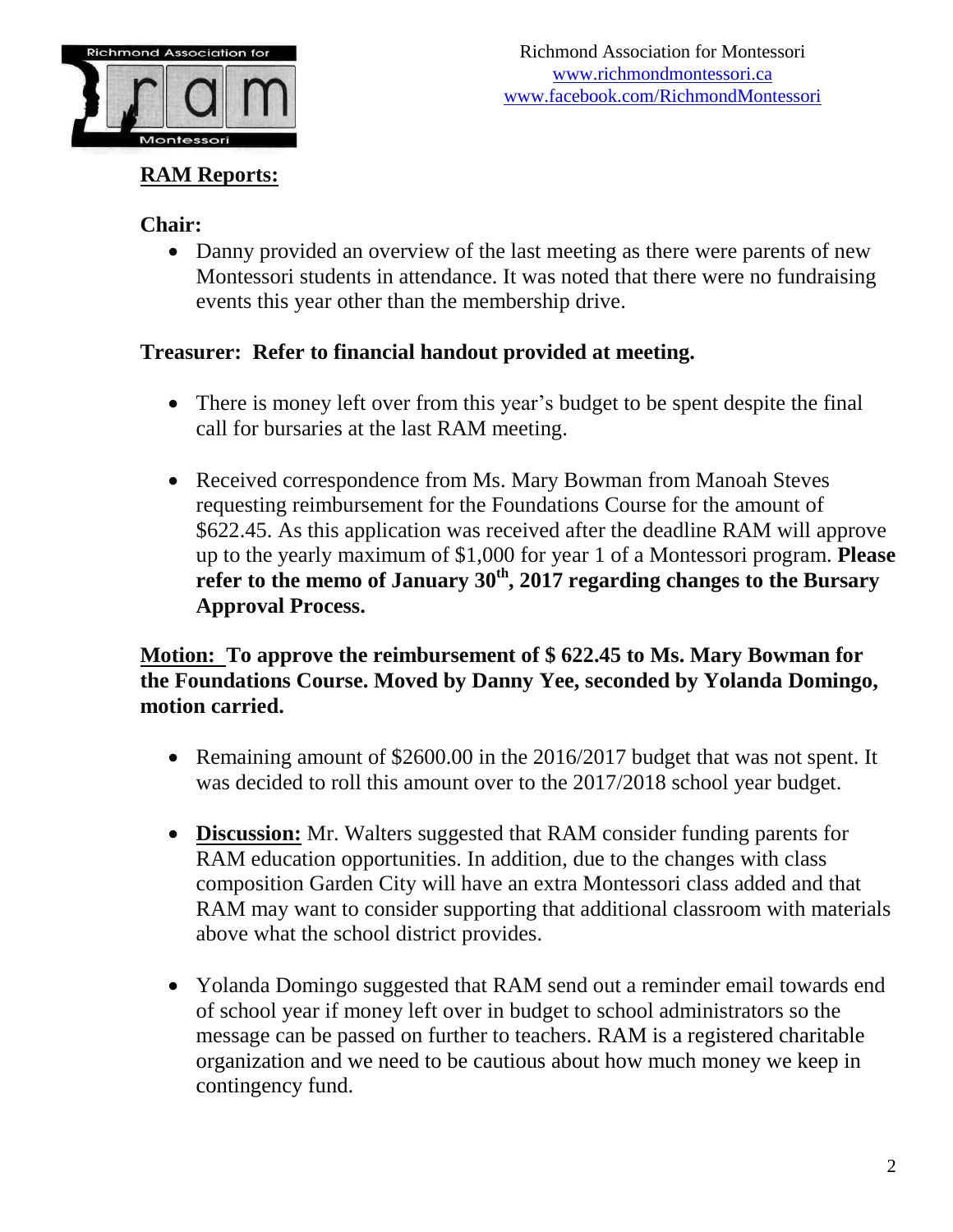

#### **Additional business:**

- Jody Natsuhara (Steves) advised RAM of RDPA Dinner for school executives on June  $6<sup>th</sup>$ , 2017.
- Ms. Bowman (Steves) is retiring. Ms. Thompson, Vice Principal of Manoah Steves is leaving and will be going to Lord Byng. Ms. Diane Steele, former principal at Garden City remains on leave and Yolanda Domingo is leaving RAM as her children will be moving schools. A big thank you to all. RAM to arrange gifts of appreciation for those above.
- Yolanda Domingo has not received the RAM binder from Tammy Ross. This binder has the annual filing for RAM to maintain its' charitable organization status that needs to be filed 30 days from the AGM. April Tanzler will contact Tammy Ross and follow up.
- April Tanzler has submitted resignation as Secretary for RAM, however, willing to stay on if no other member elected into the position.

#### **New Business:**

**Danny Yee dissolved the current RAM executives and a call for nominations resulted in the following executives nominated and elected for the 2017/2018 school year:**

| Danny Yee            | Chair                           |
|----------------------|---------------------------------|
| Jacqueline Ip        | Vice Chair                      |
| <b>April Tanzler</b> | Secretary                       |
| Rachelle Barretto    | Secretary in transition         |
| <b>Kanny Chow</b>    | Treasurer                       |
| <b>Justine Ross</b>  | <b>RAM / PAC liaison Steves</b> |
| <b>Kanny Chow</b>    | RAM/PAC liaison Garden City     |
| Faye Huang           | Webmaster                       |

\*\*A call for nominations will be made at the next RAM meeting to fill the following RAM Executive positions:

Fundraising (2 to 3 members) and RAM/PAC liaison for McKinney.